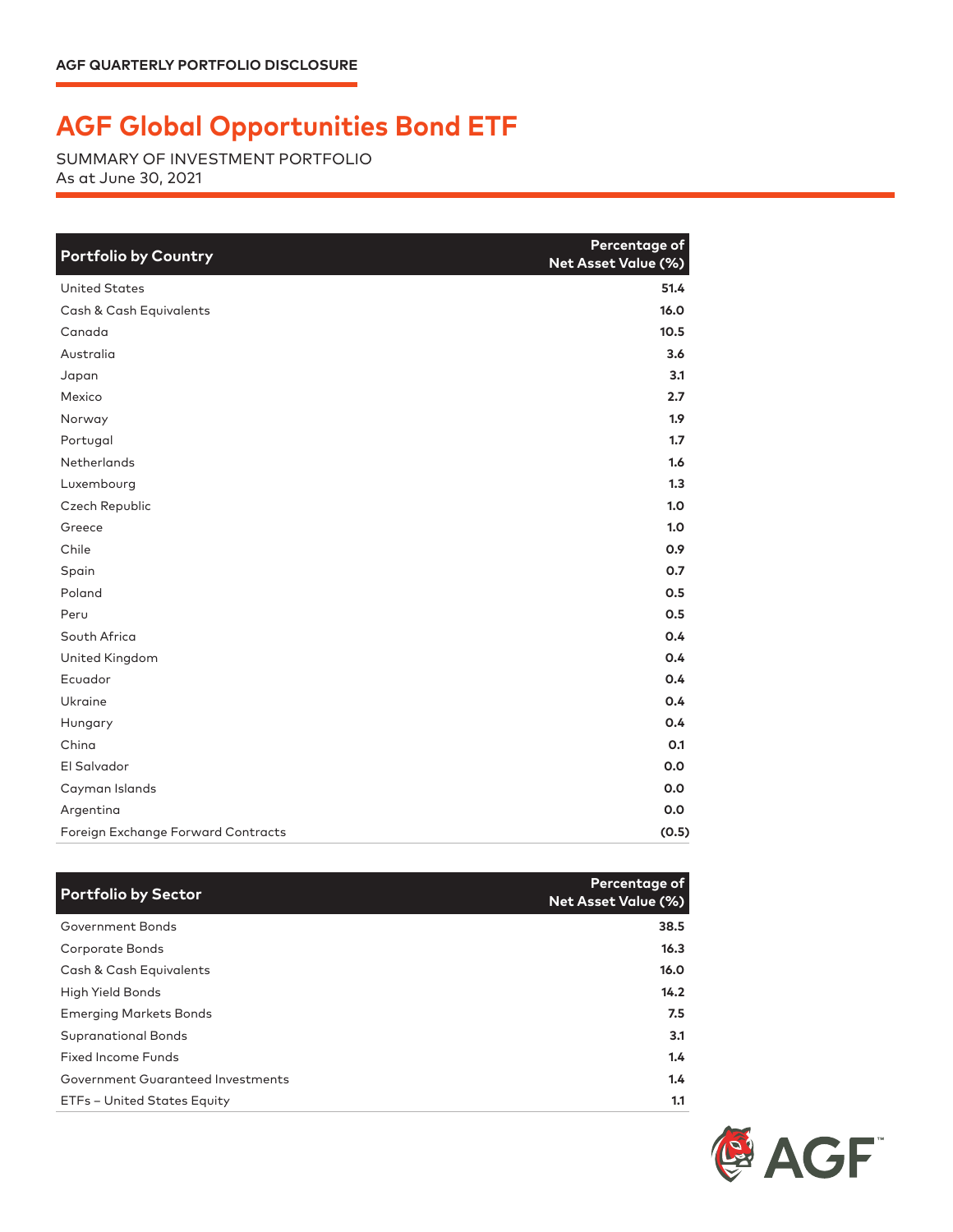## **AGF Global Opportunities Bond ETF (continued)**

SUMMARY OF INVESTMENT PORTFOLIO As at June 30, 2021

| <b>Portfolio by Sector (continued)</b> | Percentage of<br><b>Net Asset Value (%)</b> |
|----------------------------------------|---------------------------------------------|
| Financials                             | 0.5                                         |
| Utilities                              | 0.3                                         |
| Energy                                 | 0.2 <sub>0</sub>                            |
| Foreign Exchange Forward Contracts     | (0.5)                                       |

| <b>Portfolio by Asset Mix</b>      | Percentage of<br>Net Asset Value (%) |
|------------------------------------|--------------------------------------|
| United States Fixed Income         | 50.3                                 |
| International Fixed Income         | 22.6                                 |
| Cash & Cash Equivalents            | 16.0                                 |
| Canadian Fixed Income              | 8.1                                  |
| Canadian Equity                    | 2.4                                  |
| United States Equity               | 1.1                                  |
| Foreign Exchange Forward Contracts | (0.5)                                |

| <b>Portfolio by Credit Rating"</b> | Percentage of<br><b>Net Asset Value (%)</b> |
|------------------------------------|---------------------------------------------|
| AAA                                | 35.9                                        |
| AA                                 | 1.8                                         |
| A                                  | 27.8                                        |
| <b>BBB</b>                         | 9.1                                         |
| <b>BB</b>                          | 9.3                                         |
| B                                  | 7.9                                         |
| CCC                                | 2.0                                         |
| D                                  | 0.3                                         |
| Not Rated                          | 3.3                                         |

| <b>Top Holdings</b>           | Percentage of<br><b>Net Asset Value (%)</b> |
|-------------------------------|---------------------------------------------|
| U.S. Treasury**               | 24.6                                        |
| Cash & Cash Equivalents       | 16.0                                        |
| Government of Australia**     | 3.6                                         |
| Government of Canada**        | 2.8                                         |
| United Mexican States**       | 2.5                                         |
| Japan Government**            | 2.4                                         |
| Kingdom of Norway**           | 1.9                                         |
| Bank of America Corporation** | 1.9                                         |